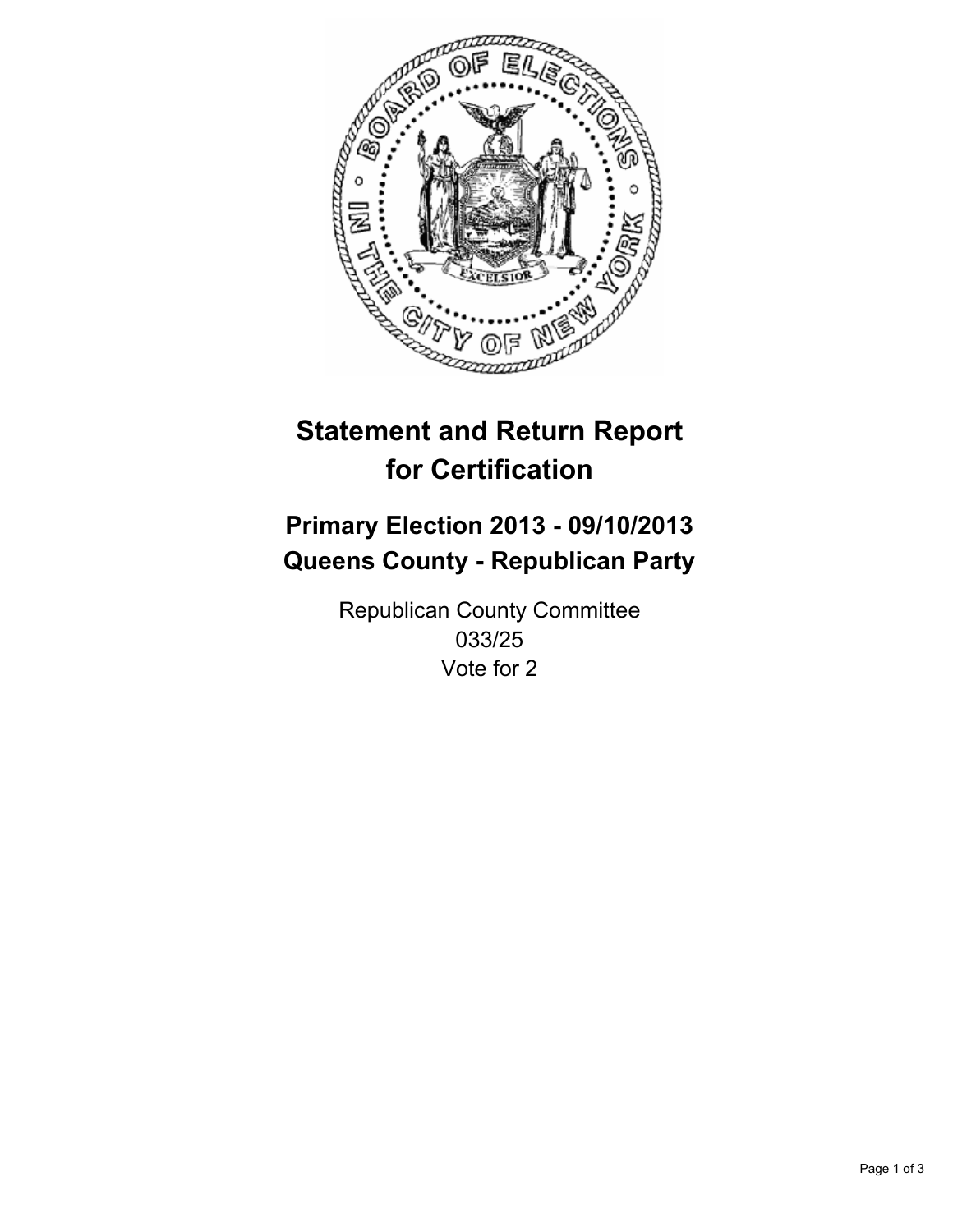

## **Assembly District 25**

| 0        |
|----------|
|          |
| 0        |
| 0        |
| $\Omega$ |
| 8        |
| 6        |
| 8        |
|          |
| 23       |
|          |